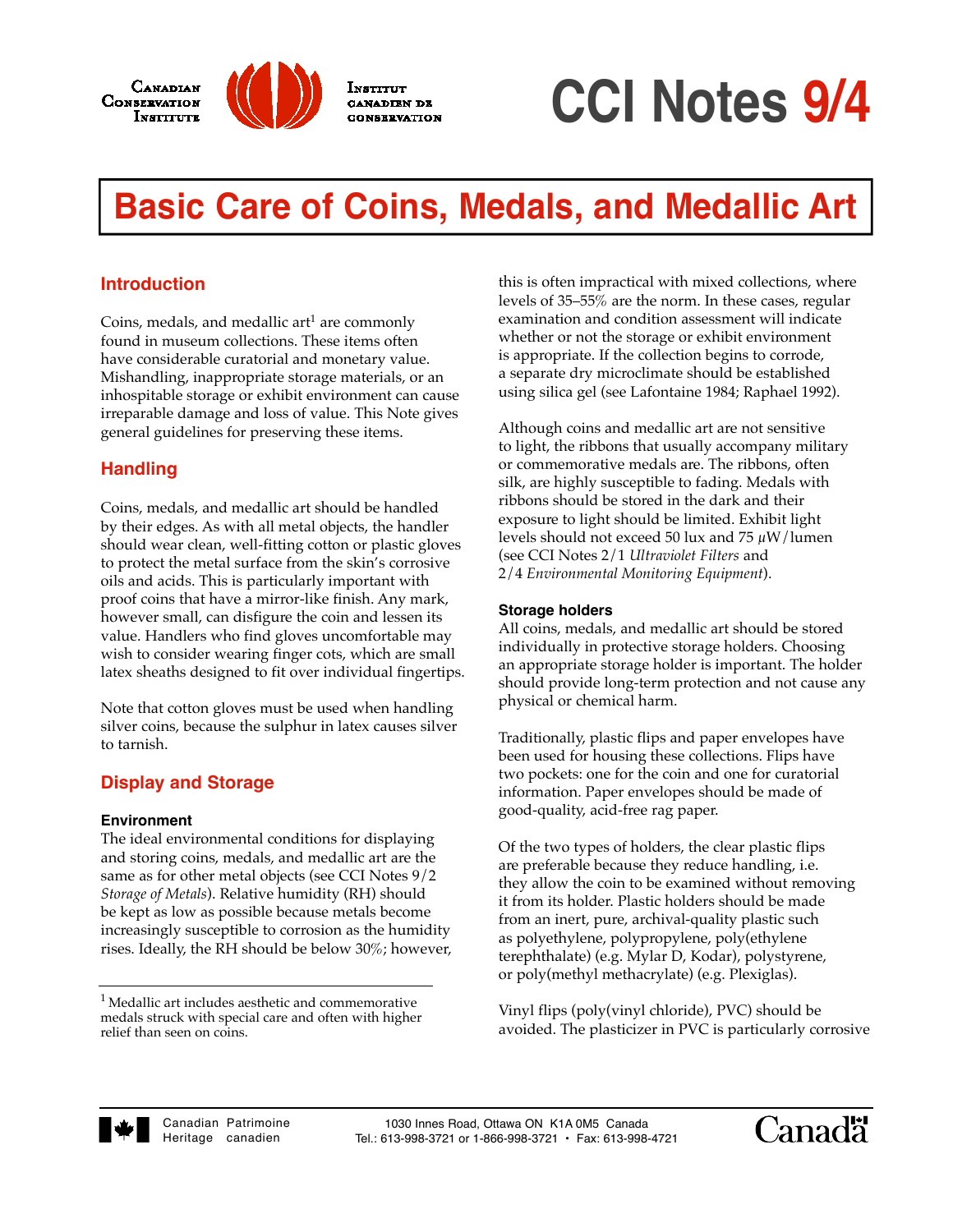to copper alloy coins, producing a green corrosion product commonly called green slime. Silver coins with a high copper content may also exhibit this form of corrosion. PVC can be readily identified by the Beilstein Test (see CCI Notes 17/1 *The Beilstein Test: Screening Organic and Polymeric Materials for the Presence of Chlorine, with Examples of Products Tested*). If coins, medals, and medallic art are currently stored in PVC holders, they should be rehoused in archival-quality holders.

Mylar flips are inexpensive and readily available, and they come in a variety of sizes. Alternatively, many collectors prefer the cardboard and Mylar folders available from hobby shops. Although the cardboard is acidic, the Mylar window sits as a barrier between the coin and the cardboard. The cardboard surround provides ample space to record catalogue and accession information. Care should be taken to pinch back the staples to prevent them from scratching other coins or tearing other folders when coins are stacked together.

Archaeological coins are often too fragile to be housed in Mylar holders or flips. Instead, it is recommended that they be housed in small polystyrene boxes, within which they are mounted on custom-carved polyethylene foam (e.g. Ethafoam) mounts that have been lined with a soft, non-abrasive material such as cotton jersey.

A variety of physical tests involving stretching, burning, and tearing can be used to identify plastics. The tests can be particularly helpful when older collections are housed in holders of unknown composition. Identifying the plastic will help to determine whether or not the collection needs to be rehoused. The Caveman Chemistry Kit (TaylorMade) contains directions for identifying the most commonly used plastic film materials. The kit includes labelled samples of films and detailed instructions for testing and identification.

Manufacturers or suppliers of numismatic holders, or of any archival-quality materials, should clearly state what materials are used in the product. If they cannot or will not supply this information, an alternative supplier should be sought.

Many medals are stored in their presentation cases. The cases are an important part of the object, and every effort should be made to keep the two items together. Medals without cases, or medallic art too large for Mylar flips or holders, should be boxed for their protection. Small, acid-free, archival-quality boxes (e.g. microfiche or small artifact boxes) or clear polystyrene boxes are affordable and appropriate. A box lining of soft, non-abrasive packing material such as acid-free

tissue or Microfoam, an uncrosslinked polypropylene, will provide adequate support.

#### **Storage cabinets**

Wooden coin cabinets are a traditional and attractive way to house coins and medallic art, but they are not recommended. Wooden cabinets and display cases, particularly when new, can emit acidic vapours that can corrode many metals. Oak cabinets in particular should be avoided.

Instead, store coins, medals, and medallic art in inert plastic containers such as polyethylene or polystyrene or in metal storage cabinets — ideally ones that have a powder coating (see CCI Notes 9/2 *Storage of Metals*).

#### **Exhibit cases**

Exhibit cases, like storage containers, should be constructed of stable, nondeleterious materials. Any lining fabrics, especially those in direct contact with coins, medals, or medallic art, should meet the same criteria (see Tétreault 1992).

Ideally, all materials destined for the interior of an exhibit case should be tested to ensure that they are not potentially corrosive (see Green and Thickett 1995).

#### **Security**

Exhibit and storage security are particularly important for coins, medals, and medallic art as these objects tend to be small, valuable, and exceedingly portable. Exhibit cases and storage cabinets should always be locked, and access to the keys should be limited. In the event of a theft, a detailed description of the items, including up-to-date photographs (obverse and reverse), will help the police recover them or the owner file an insurance claim.

Properly identifying and assessing the value of these collections helps to ensure that insurance coverage is adequate. If photographing the entire collection is too expensive or time-consuming, consider using a video camera to record the condition of each object. Ensure that the video is dated and is stored in a relatively dry, cool environment (RH below 50%; temperature below 22°C), and away from any sources of magnetism. The life expectancy of videotapes is about 20 years.

## **Cleaning Coins**

Many numismatists believe that coins should never be cleaned. They prize the patinas, toning, and tarnish that can occur on the surface of a coin over time. Toned or tarnished silver coins are particularly valued.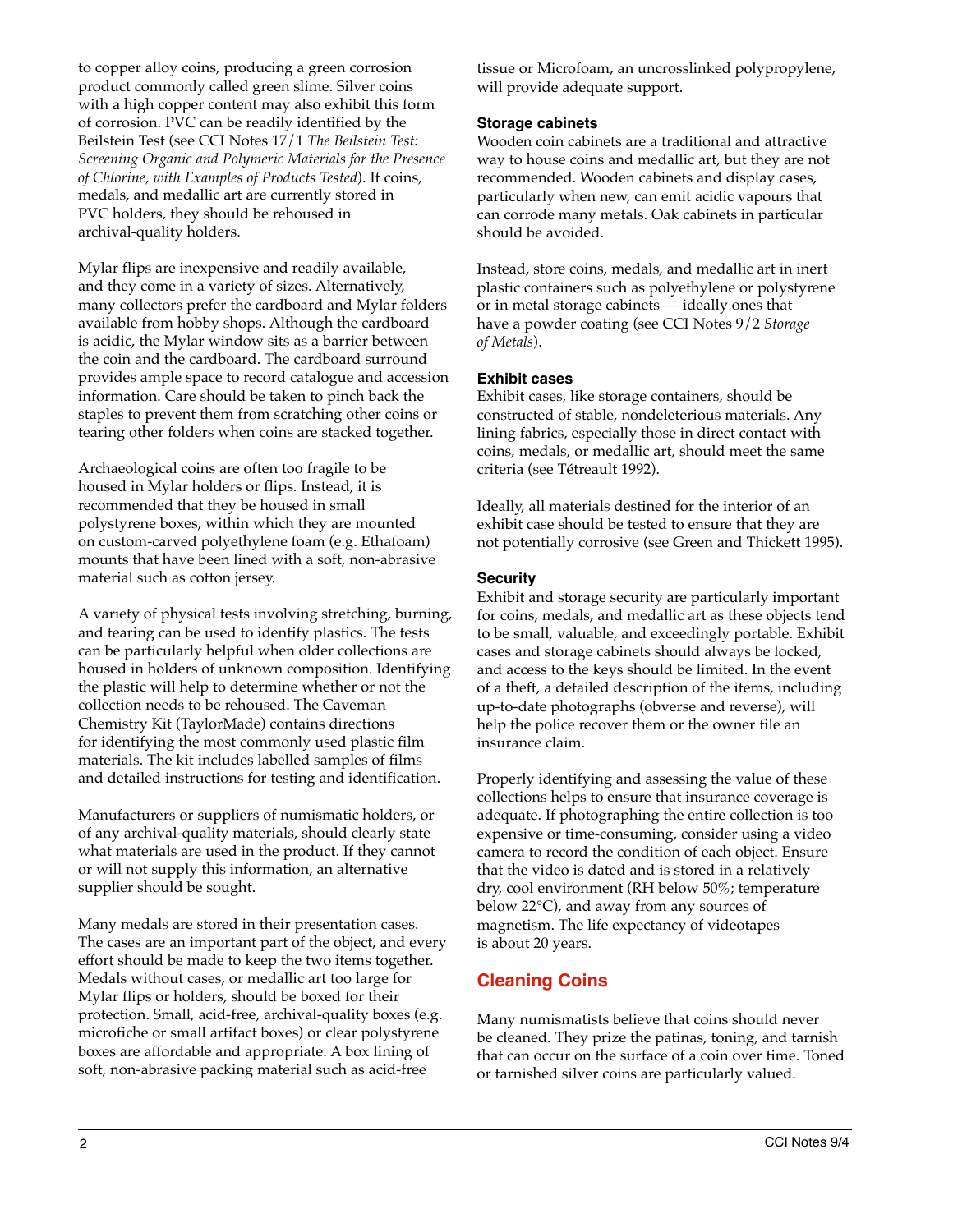Toning is the corrosion product silver sulphide, which can appear in colours ranging from yellow and red through to blue and black. The thickness of the film (i.e. thin film interference) determines what colour is seen; essentially, the thicker the film, the darker the colour.

In general, removing corrosion from the surface of a coin should be left to a conservator. Coins can be washed, however, to remove surface dirt and contaminants such as oils, salts, and acids deposited from handling. Washing does not affect any underlying patina. It is advisable to wash and degrease all coins before placing them in holders, even if they do not appear dirty.

#### **Procedure**

- Ensure the work area is well ventilated.
- Wash the coin in lukewarm distilled water using diluted mild soap (under no circumstances should powdered dishwasher detergent be used). Take care not to scrub the surface of the coin.
- Rinse in distilled water.
- Degrease and dewater the coin by soaking it in acetone.
- Allow the coin to air-dry on a paper towel.

Coin dips and metal cleaners (cloths, wadding, and liquids or pastes) should not be used to clean coins. Coin dips contain acids that, if left on the surface through insufficient rinsing, can lead to degradation. Most metal cleaners contain abrasives that can scratch the surface of a coin.

# **Cleaning Medallic Art**

Medallic art is treated similarly to coins. However, some medallic art may have been originally coated with dark brown resins or shellac to give the appearance of a patina. These coatings are often soluble in degreasing solvents. Examine the medal closely before cleaning to determine if such a coating is present. If it is, do not degrease in acetone.

## **Cleaning Medals**

Unlike coins, most medals were meant to have their bright surfaces maintained.

Lightly tarnished silver and brass medals can be cleaned using a coin dip cleaner (provided the medals are properly rinsed). This method is not recommended for medals with attached ribbons.

#### **Procedure**

- Gently apply the dip solution to the medal using a cotton swab (do not immerse the medal in the dip).
- Thoroughly rinse the dip from the surface of the medal, first in running tap water, then in distilled water.
- Degrease and dewater the medal in acetone.
- Allow the medal to air-dry on a paper towel.

Light tarnish can be removed with jewellers' cloth, which has an outer layer of flannelette and an inner layer of flannel impregnated with jewellers' rouge (hematite), a fine abrasive. Gently and evenly rub the inner layer of the cloth over the surface of the medal, and then remove the residual rouge by polishing with the soft outer cloth. Ribbons should be protected during this procedure by wrapping them in a material such as HandiWrap or a lightweight Mylar. After cleaning, degrease the medal in alcohol or acetone (applied with a swab if ribbons are attached).

It is important to remember that some medals, such as the Victoria Cross, were issued with a patina, and some were painted or enamelled. These original surfaces should be retained.

# **Surface Coatings**

Protective coatings such as lacquers and wax are often applied to the surface of coins, medals, and medallic art to protect them from handling and an inhospitable environment.

Lacquering is a job best left to a specialist. A poorly applied lacquer coating is not only unattractive, but can lead to corrosion at a later date.

A wax coating generally provides less protection than lacquer, but is easier to apply and remove. A suitable wax can be made by mixing equal parts of a good-quality floor paste wax (e.g. Aerowax) and odourless mineral spirits.

#### **Procedure**

- Apply the wax and solvent mixture with a soft cloth.
- Use a hair dryer to melt the wax into all recesses.
- Allow the solvent to evaporate.
- Buff the surface lightly with a soft cloth.

Wax coatings can easily be removed in the future using odourless mineral spirits.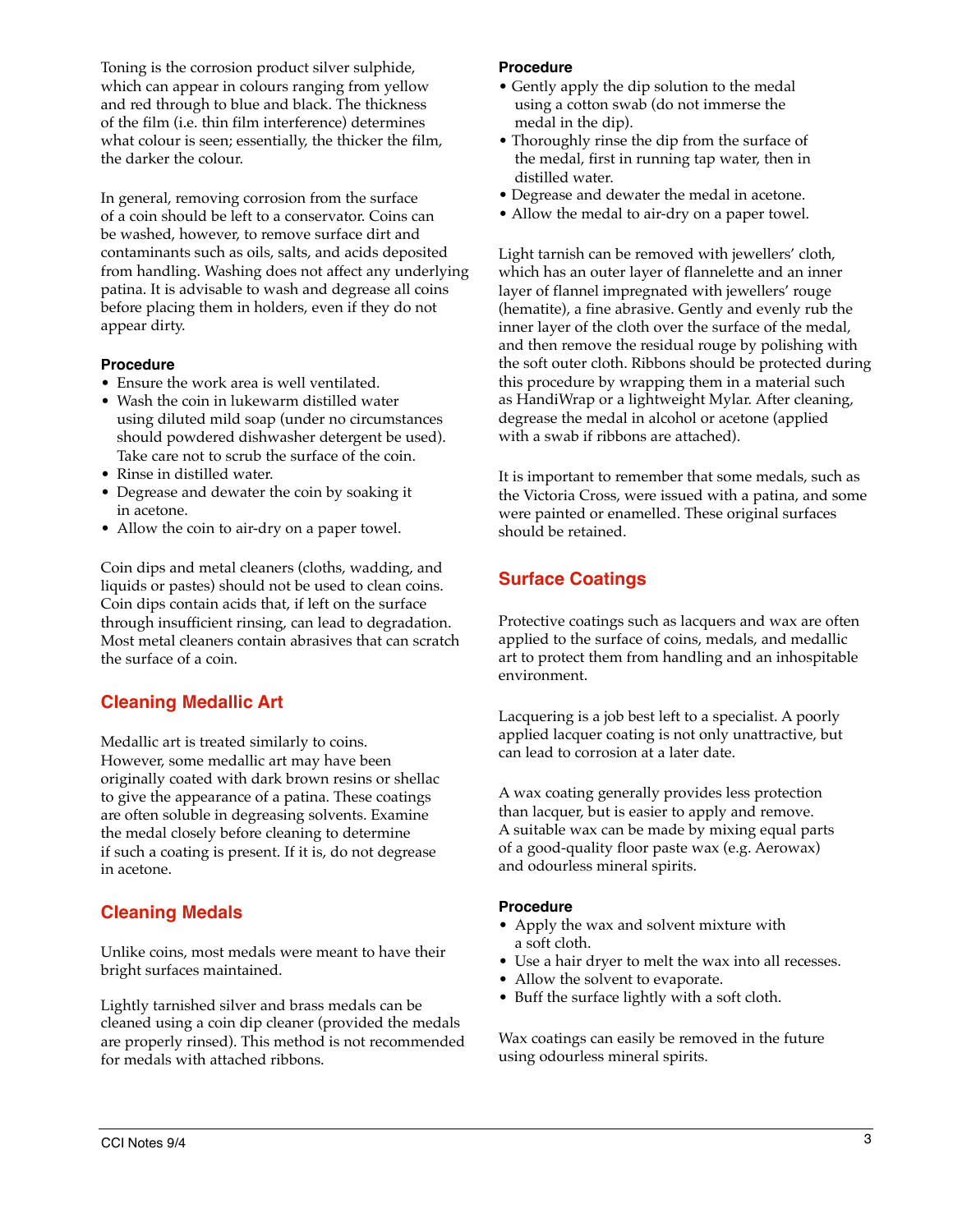## **Suppliers**

*Note: The following information is provided only to assist the reader. Inclusion of a company in this list does not in any way imply endorsement by the Canadian Conservation Institute.*

*Jewellers' cloth and coin dip cleaner:*  jewellery or hardware stores

*Soap (Orvus WA Paste):* Carr McLean 461 Horner Avenue Toronto ON M8W 4X2 Canada tel.: 416-252-3371 or 1-800-268-2123 fax: 416-252-9203 or 1-800-871-2397 www.carrmclean.ca (note that dishwashing liquid from a grocery store will suffice if Orvus WA Paste is not obtainable)

*Acetone, odourless mineral spirits:* hardware stores or chemical supply houses

*Wax:*  grocery or hardware stores

*Coin holders:* coin dealers, hobby stores, or the manufacturer

*Mylar flips:*

TaylorMade Company PO Box 406 Lima PA 19037 USA tel.: 215-459-3099 fax: 215-459-3867

*Saflips:* E&T Kointainer Co. PO Box 103 Sidney OH 45365 USA

*Kodar Flip (Blue Ribbon Safety Flipette):* Harold Cohn & Company 3224 North Halsted Street Chicago IL 60657 USA

*Cotton gloves:*  photography stores or safety supply houses (referred to as "inspection" gloves)

*Rubber and vinyl gloves:* drugstores, medical supply stores, or safety supply houses

*Finger cots:* University Products PO Box 101 Holyoke MA 01041-0101 USA tel.: 1-800-628-1912 fax: 1-800-532-9281

*Caveman Chemistry Kit:* TaylorMade Company PO Box 406 Lima PA 19037 **USA** tel.: 215-459-3099 fax: 215-459-3867

*Archival-quality boxes, acid-free tissue, silica gel, etc.:* Carr McLean 461 Horner Avenue Toronto ON M8W 4X2 Canada tel.: 416-252-3371 or 1-800-268-2123 fax: 416-252-9203 or 1-800-871-2397 www.carrmclean.ca

*Polystyrene boxes:*  plastics supply stores

*Ethafoam, Microfoam:* plastics supply stores (note that Volara Type A, Plastazote, Minicell, and XL-PE are also suitable)

## **Bibliography**

Green, L.R., and D. Thickett. "Testing Materials for Use in the Storage and Display of Antiquities— A Revised Methodology." *Studies in Conservation* 40, 3 (1995), pp. 145–152.

Lafontaine, R.H. *Silica Gel*. Technical Bulletin No. 10. Ottawa, ON: Canadian Conservation Institute, 1984.

Maltby, S.L. "Preserving Collectibles." Monthly column in *Coin World* (published columns available from the publisher—Coin World, PO Box 4315, Sidney, OH 45365, USA, cwbooks@amospress.com).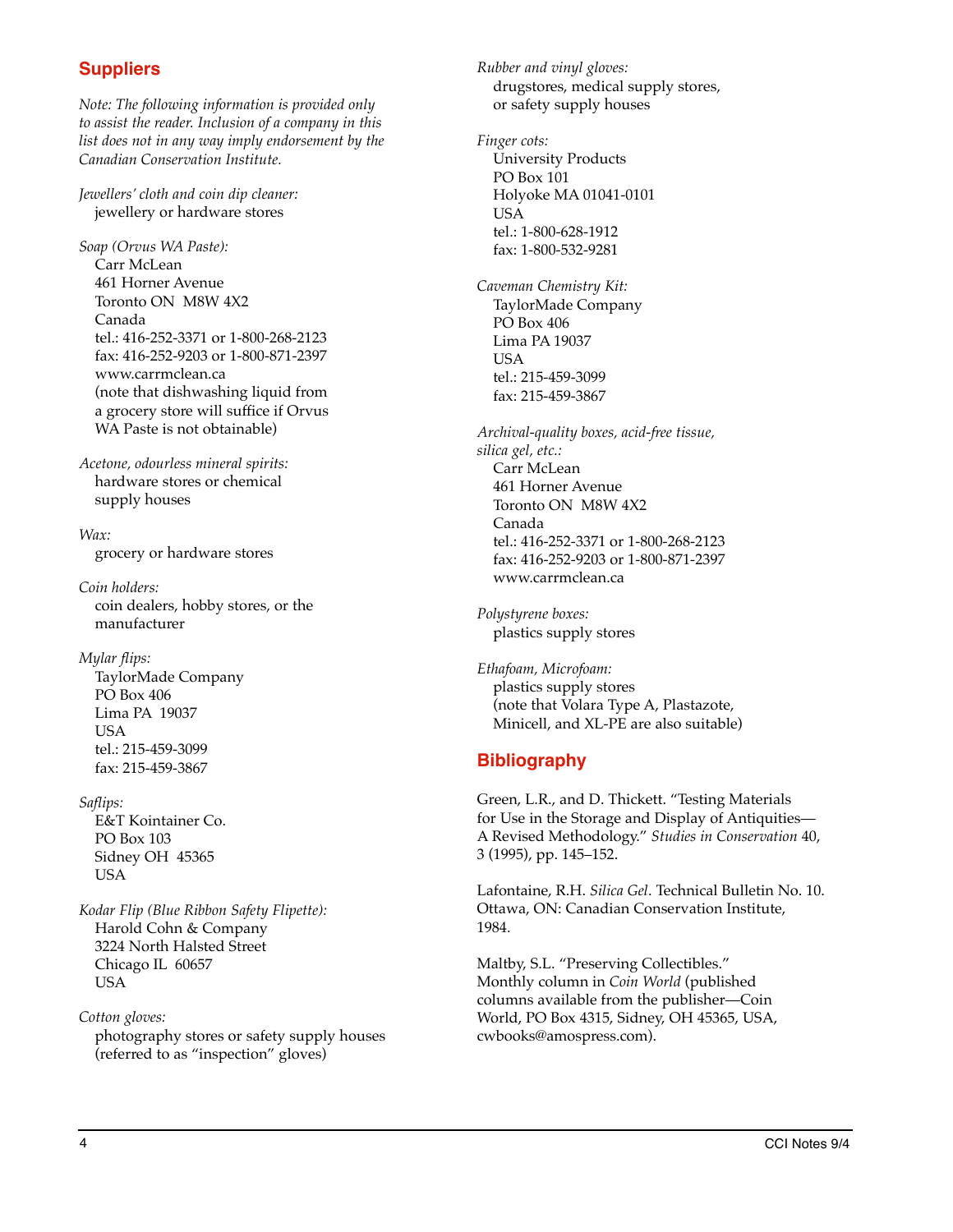Michalski, S. "A Control Module for Relative Humidity in Display Cases." pp. 28–31 in *Science and Technology in the Service of Conservation* (edited by N.S. Brommelle and G. Thomson). London, UK: International Institute for Conservation of Historic and Artistic Works, 1982.

Raphael, T. "Standardized Packaging Containers for Silica Gel." pp. 241–243 in *Storage of Natural History Collections: Ideas and Practical Solutions* (edited by C.L. Rose and A.R. de Torres). Pittsburgh, PA: Society for the Preservation of Natural History Collections, 1992.

Sharpless, T.W. "Corrosion: The Problem of Storage." *The Numismatist* (October 1980), pp. 2450–2454.

Storch, P.S. "Curatorial Care of Numismatic Collections." *Conservation Notes* (a quarterly publication of the Materials Conservation Laboratory, Texas Memorial Museum, The University of Texas at Austin) 13 (1985), pp. 1–4.

Tétreault, J. "Matériaux de construction, matériaux de destruction." pp. 163–176 in *La conservation préventive: Colloque sur la conservation restauration des biens culturels*, *Paris, 8, 9, 10 octobre 1992*. Paris, France: Association des restaurateurs d'art et d'archéologie de formation universitaire. (English version "Materials of Construction, Materials of Destruction" available from CCI.)

Tétreault, J., J. Sirois, and E. Stamatopoulou. "Studies of Lead Corrosion in Acetic Acid Environments." *Studies in Conservation* 43 (1998), pp. 17–32.